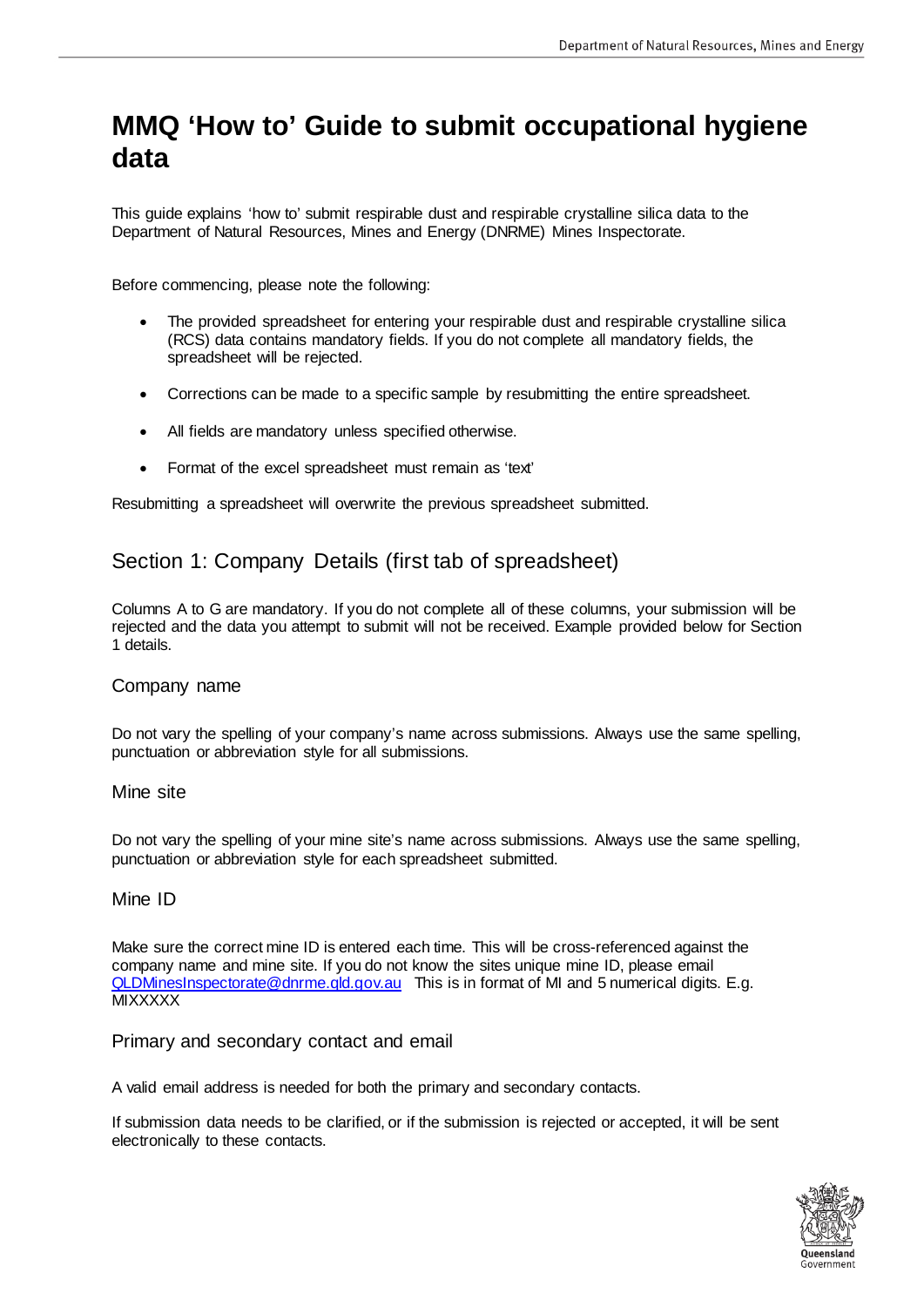|                         | Nine ID + a hygiene provider ID + a unique ID for each sample (e.g. | Unique Sample ID (fre |
|-------------------------|---------------------------------------------------------------------|-----------------------|
| MIxxxxXOH12345/01F4567) |                                                                     | MI12345OH12345/01F    |
|                         |                                                                     |                       |

Note: This number will be used to identify a specific sample to avoid duplications. In the case of the

one spreadsheet that may have been submitted twice or if a detail relating to that sample is revised the most recently submitted format that contains that specific unique sample identifier will override previous submissions.

If you don't know your site's unique mine ID, please email [QLDMinesInspectorate@dnrme.qld.gov.au](mailto:QLDMinesInspectorate@dnrme.qld.gov.au)

## Type of employment

Employment types are standardised and can be found in the drop-down lists under the column heading – they include employee, contractor, labour hire.

| How to submit MMQ occupational hygiene data February 2019 |  |
|-----------------------------------------------------------|--|
|                                                           |  |

# Section 2: Respirable dust and quartz (second tab of spreadsheet)

There are 22 columns in this section. These columns are all mandatory.

If all mandatory columns are not completed correctly, the submission will be rejected and returned to the primary and secondary contacts for correction.

Examples provided in images for each section details.

# **Date**

You must enter the date that the sample was taken. This must be the date the worker was monitored. The date MUST be entered in the format: DD/MM/YYYY. The format of the excel

cell must remain as text not date format.

## Unique sample identifier (USI)

This should be a combination of the mine ID and a unique identifier for each sample, such as a filter number, sample ID and hygiene provider ID.

Important: No two samples can ever share the same USI in the database.

If your site uses more than one hygiene provider, it is important to use a USI that differentiates between the providers, as well as a unique sample ID.

Because there are many mining organisations and sites in Queensland, and only a limited number of hygiene providers, it is important to use a USI that is unlikely to be used elsewhere, now or in the future, either by your organisation or another. For this reason, DNRME recommends the following approach:

Mine ID + a hygiene provider ID + a unique ID for each sample (e.g.

e text)

-4567

Date sampled (dd/mm/yyyy) 02/07/2018



| Company           | Mine site            | Mine ID (MIXXXXX) | Primary contact | Primary contact email      | Secondary contact | Secondary contact em    |
|-------------------|----------------------|-------------------|-----------------|----------------------------|-------------------|-------------------------|
| <b>ABC Mining</b> | <b>ABC Mine site</b> | MI12345           | Jon Smith       | jon.smith@abcmining.com.au | <b>Tom Smith</b>  | tom.smith@abcmining.cor |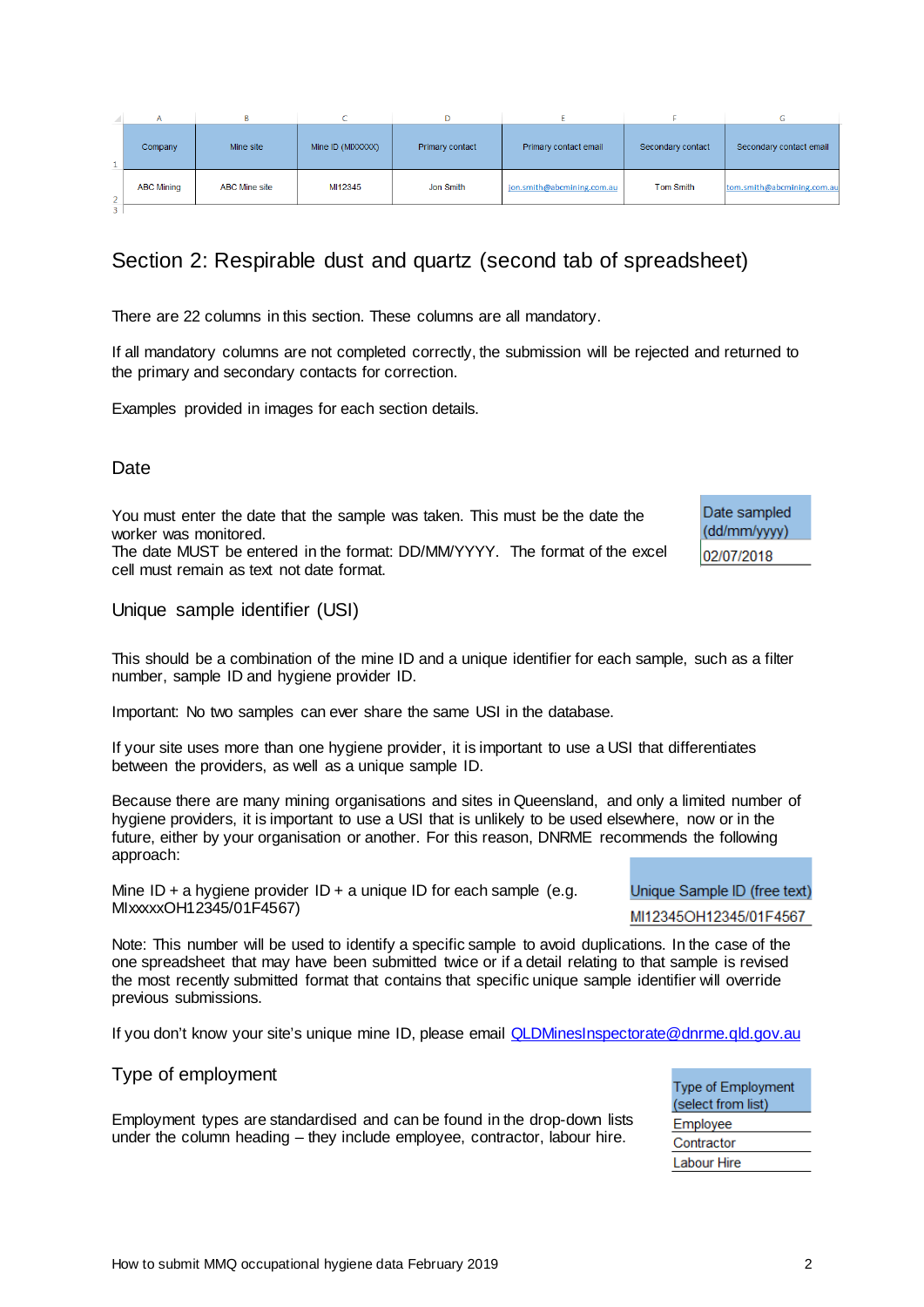#### Work week hours

For the week of work that the sampling was performed what were the hours worked for the worker. This must be in hours.

Work week hours (hrs) e.g. 40, 60 (free text) 55

### DNRME Reporting Classes

The MMQ Mines Inspectorate has released a list of reporting classes that sites similar exposure groups (SEGs) are to be mapped to. Most sites and providers of hygiene services are well versed in similar exposure groups (SEGs). These MUST be used when entering data in the spreadsheet.

The reporting classes will be reviewed periodically and they do not relinquish the responsibility of sites to establish their own similar exposure groups based on their unique site processes and procedures. DNRME reporting classes are to be used for reporting purposes only.

You can find the most current reporting classes on the DNRM webpage – available at webpage titled "Recognised standards, guidelines and guidance notes"

[https://www.business.qld.gov.au/industries/mining-energy-water/resources/safety](https://www.business.qld.gov.au/industries/mining-energy-water/resources/safety-health/mining/legislation-standards/recognised-standards)[health/mining/legislation-standards/recognised-standards](https://www.business.qld.gov.au/industries/mining-energy-water/resources/safety-health/mining/legislation-standards/recognised-standards) Only those reporting classes listed will be permitted when submitting the data. The entire approved format will be rejected should these not be used. It is understood that some workers may conduct tasks across different SEGs/reporting classes during one monitoring period. It is requested that the workers dominant SEG/reporting class be listed for the worker for that day.

There are 2 columns which must be completed. Column G is an overarching classification and column H is the subset for that classification. Both columns must be completed.

|                                                     | G                                                                              |  | н                                    |
|-----------------------------------------------------|--------------------------------------------------------------------------------|--|--------------------------------------|
| Work week hours<br>(hrs) e.g. 40, 60<br>(free text) | <b>DNRME Reporting Class</b><br>(select from list)                             |  | <b>DNRME Reporting Class (select</b> |
| 55                                                  |                                                                                |  |                                      |
|                                                     | Open cut Surface operations<br>Underground Operations<br>Processing<br>Support |  |                                      |

| E                                                    | G                                                   | Ĥ                                                                                                                                                                                                                                                                                 |                                               |  |
|------------------------------------------------------|-----------------------------------------------------|-----------------------------------------------------------------------------------------------------------------------------------------------------------------------------------------------------------------------------------------------------------------------------------|-----------------------------------------------|--|
| Work week hours<br>(hrs) e.g. 40, 60<br>lifree text) | <b>DNRME Reporting Class</b><br>(select from list). | DNRME Reporting Class (select from list)                                                                                                                                                                                                                                          | <b>Worker Primary Activity</b><br>(free text) |  |
| 55                                                   | Open cut Surface operations                         |                                                                                                                                                                                                                                                                                   | $\rightarrow$                                 |  |
|                                                      |                                                     | Surface/development/dozer<br>Surface/development/scraper<br>Surface/development/excavator<br>Surface/development/rubber tyred loader<br>Surface/development/truck<br>Surface/development/blasting/drill<br>Surface/development/blasting/charge up<br>Surface/production/excavator |                                               |  |

Worker primary activity and worker secondary activity

The worker primary activity is what the worker did for the majority of their shift. Any other activity/task can be added as worker secondary activity.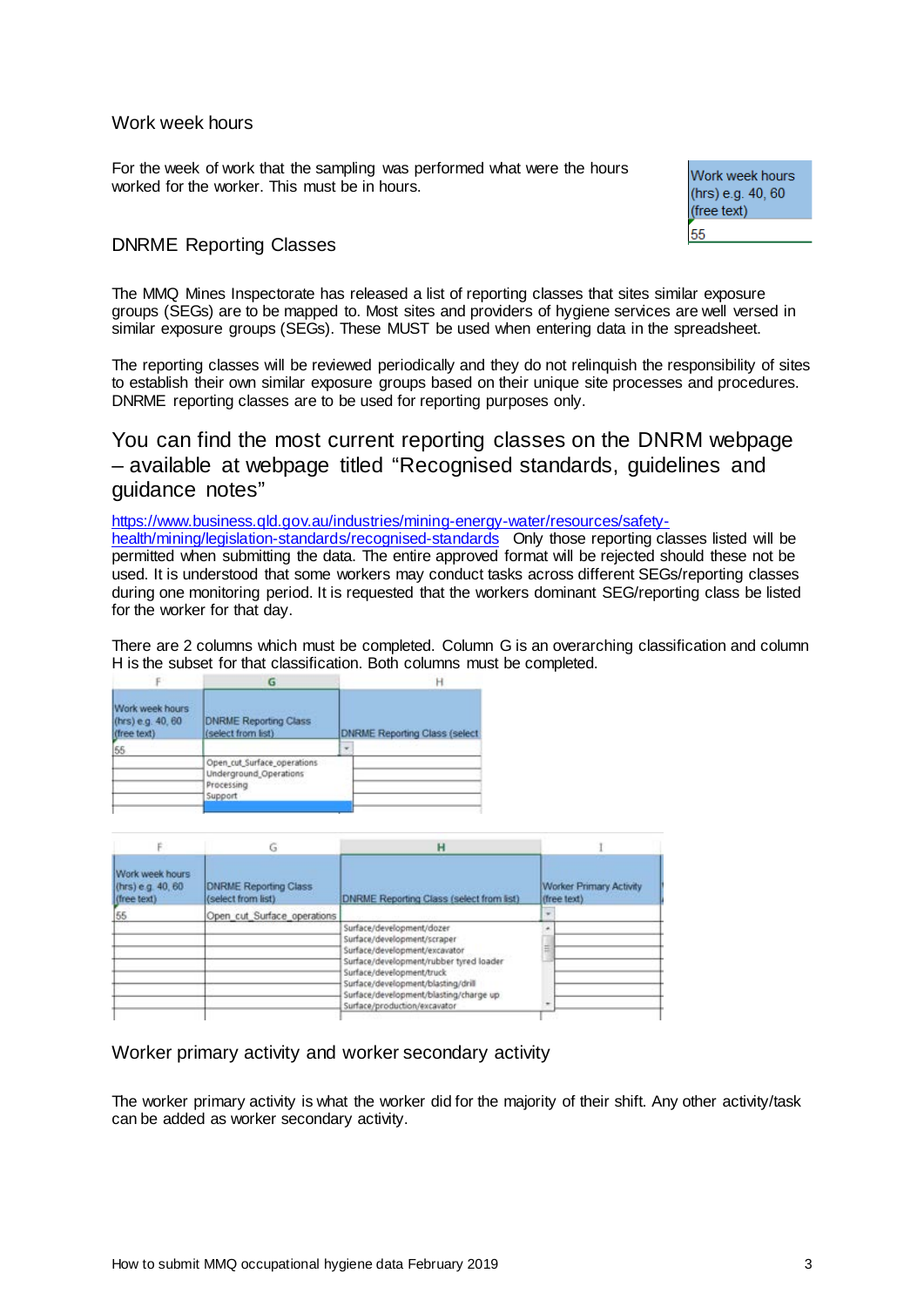Both columns are free text entries. You are welcome to provide as much information as needed.

An example may be – Loader operator, water cart operator. Both columns are to be completed. If there is no secondary activity then entry shall be the word Nil.

#### Shift duration

This must be a numerical value and it must be entered in minutes. No text should be entered in this cell.

#### Sample run time

This must be a numerical value and must be entered in minutes.

If there is a sampler fail and a run time can't be recorded, a '0' can be entered in the sample run time column, with a reason why the sampler failed entered in column labelled "If sample invalid - comment (select from list)". All invalid reasons are standardised and are to be selected from the drop down list, no other entries will be accepted.

| κ                                    |                                       | М                                                         | Ν                                                              | $\mathbf{o}$                                                                   |                                         |
|--------------------------------------|---------------------------------------|-----------------------------------------------------------|----------------------------------------------------------------|--------------------------------------------------------------------------------|-----------------------------------------|
| Shift Duration (mins)<br>(free text) | Sample Run Time<br>(mins) (free text) | Respirable Dust<br>Concentration<br>$(mq/m3)$ (free text) | Shift adjusted OEL<br>Respirable Dust<br>$(mq/m3)$ (free text) | If sample invalid - comment (select Respirable Crystaline Silica<br>from list) | $\sim$ (mg/m <sup>3</sup> ) (free text) |
| 480<br>600<br>720<br>720             | 320                                   |                                                           |                                                                |                                                                                |                                         |
|                                      | 653                                   |                                                           |                                                                |                                                                                |                                         |
|                                      | 706                                   |                                                           |                                                                |                                                                                |                                         |
|                                      |                                       | Invalid                                                   |                                                                |                                                                                |                                         |
|                                      |                                       |                                                           |                                                                | Damage to filter / sample head                                                 |                                         |
|                                      |                                       |                                                           |                                                                | Failed post flow                                                               |                                         |
|                                      |                                       |                                                           |                                                                | Flow Fault                                                                     |                                         |
|                                      |                                       |                                                           |                                                                | Pump damaged                                                                   |                                         |
|                                      |                                       |                                                           |                                                                | Pump failure                                                                   |                                         |
|                                      |                                       |                                                           |                                                                | Pump not collected / returned<br>Short run time                                |                                         |
|                                      |                                       |                                                           |                                                                | Voided by lab                                                                  |                                         |
|                                      |                                       |                                                           |                                                                |                                                                                |                                         |

#### Respirable dust concentration

This must be recorded in mg/m3. If the sample is invalid ensure the word *Invalid* is recorded in the cell. If this is the case then a reason for why the sample is invalid must be recorded in the corresponding comments column. Failure to do this will result in the sheet being rejected.

A less than < figure will be accepted. E.g. <0.01

If the sample wasn't analysed for dust, then '*Not Analysed'* will be accepted in the respirable dust concentration column.

Numerical, <, Invalid, Not Analysed - will be the only accepted terms in the concentration column.

| Shift Duration (mins)<br>(free text) | Sample Run Time<br>(mins) (free text) | <b>Respirable Dust</b><br><b>Concentration</b><br>$(ma/m3)$ (free text) | Shift adjusted OEL<br><b>Respirable Dust</b><br>$(mq/m3)$ (free text) | If sample invalid - comment (select Re<br>from list) | (m |
|--------------------------------------|---------------------------------------|-------------------------------------------------------------------------|-----------------------------------------------------------------------|------------------------------------------------------|----|
| 480                                  | 320                                   | < 0.01                                                                  |                                                                       |                                                      |    |
| 600<br>720                           | 553                                   | 3.28                                                                    |                                                                       |                                                      |    |
|                                      | 706                                   | Not Analysed                                                            |                                                                       |                                                      |    |
| 720                                  |                                       | Invalid                                                                 |                                                                       | <b>Flow Fault</b>                                    |    |

| <b>Worker Primary Activity</b><br>(free text) | <b>Worker Secondary</b><br>Activity (free text) |
|-----------------------------------------------|-------------------------------------------------|
| boilermaker                                   | maintenance                                     |
| crusher plant opertor                         | crusher plant operator                          |
| weighbridge operator                          | weighbridge operator                            |
| loader operator                               | loader driver                                   |
| pug mill operator                             | crusher plant operator                          |
|                                               |                                                 |

| <b>Shift Duration (mins)</b><br>(free text) |
|---------------------------------------------|
| 480                                         |
| 600                                         |
| 720                                         |
|                                             |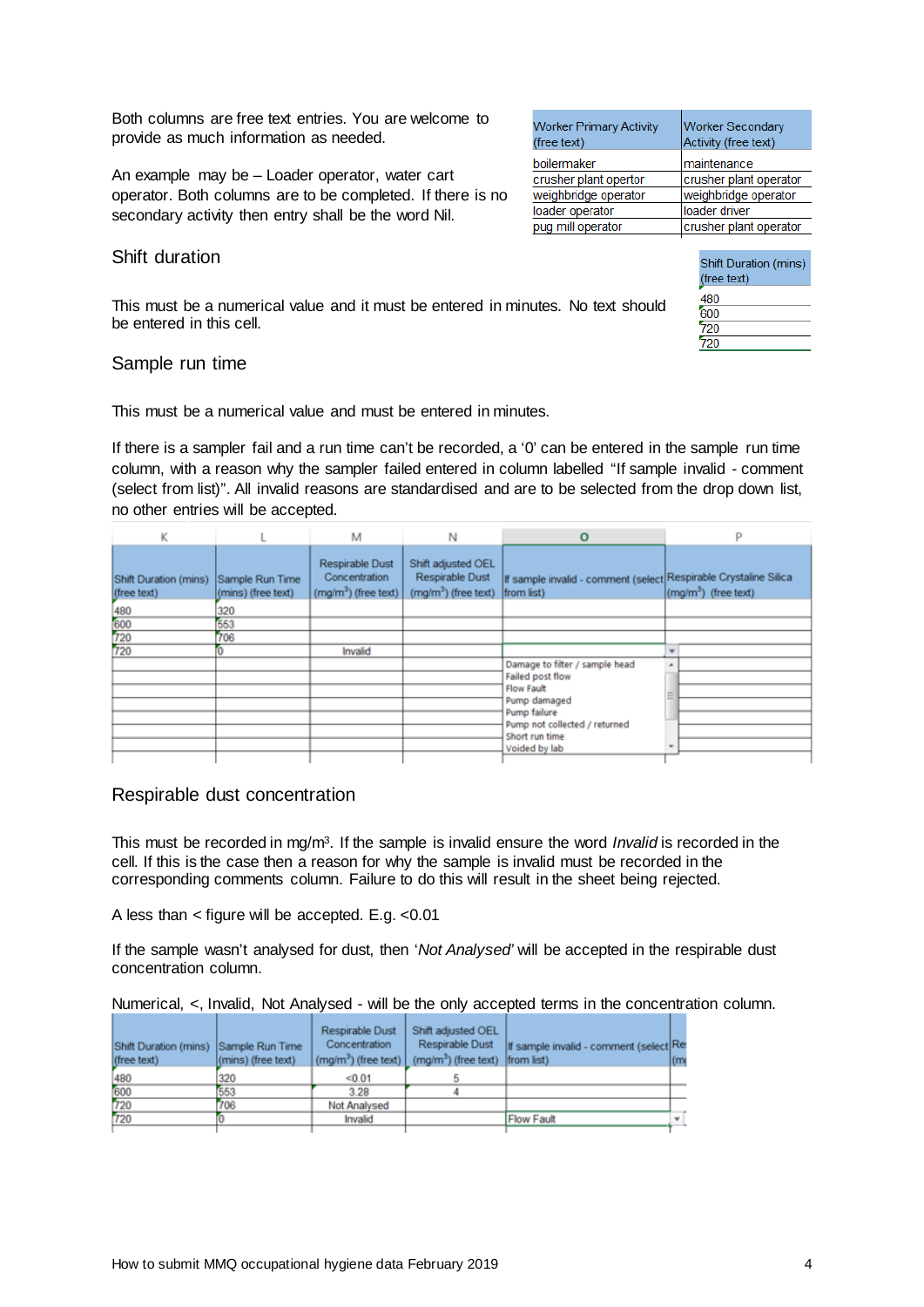Shift adjusted OEL

This must apply to that sample recorded on that day. Refer to Guideline for Management of Respirable Crystalline Silica in Queensland Mineral Mines and Quarries: Appendix 7.

If sample invalid – comment

If a respirable dust concentration is deemed to be invalid, a reason must be given in the corresponding invalid column.

All invalid reasons are standardised. These can be found in the drop down lists under the column headings.

No other entry type is permitted. Free text in this column will result in the spreadsheet being rejected.

|                                      |                                       | м                                                         | N                                                                     | Ο                                                                                                                                                         |      |
|--------------------------------------|---------------------------------------|-----------------------------------------------------------|-----------------------------------------------------------------------|-----------------------------------------------------------------------------------------------------------------------------------------------------------|------|
| Shift Duration (mins)<br>(free text) | Sample Run Time<br>(mins) (free text) | Respirable Dust<br>Concentration<br>$(mq/m3)$ (free text) | Shift adjusted OEL<br><b>Respirable Dust</b><br>$(mq/m3)$ (free text) | If sample invalid - comment (select Res<br>from list)                                                                                                     | l(ma |
| 480                                  | 320                                   | < 0.01                                                    | 5                                                                     |                                                                                                                                                           |      |
| 600<br>720                           | 653                                   | 3.28                                                      | 4                                                                     |                                                                                                                                                           |      |
|                                      | 706                                   | Not Analysed                                              |                                                                       |                                                                                                                                                           |      |
| 720                                  |                                       | Invalid                                                   |                                                                       | <b>Flow Fault</b>                                                                                                                                         |      |
|                                      |                                       |                                                           |                                                                       | <b>Flow Fault</b>                                                                                                                                         |      |
|                                      |                                       |                                                           |                                                                       | Pump damaged<br>Pump failure<br>Pump not collected / returned<br>Short run time<br>Voided by lab<br>Sample head detached from tubing<br>Filter overloaded | ΞL.  |
|                                      |                                       |                                                           |                                                                       |                                                                                                                                                           |      |

#### Respirable crystalline silica (quartz) concentration

This must be recorded in mg/m3. If the sample is invalid ensure *Invalid* is recorded in the cell. If this is the case then a reason for why the sample is invalid must be recorded in the corresponding comments column. Failure to do this will result in the sheet being rejected.

A less than < figure will be accepted. E.g. <0.01

Numerical, <, Invalid, will be the only accepted terms in the concentration columns. Example below.

#### Shift adjusted OEL

This must apply to that sample recorded on that day.

| М                                                                                                                                                                                                                                                                                                           |                                                                                                                                                               |
|-------------------------------------------------------------------------------------------------------------------------------------------------------------------------------------------------------------------------------------------------------------------------------------------------------------|---------------------------------------------------------------------------------------------------------------------------------------------------------------|
| Shift adjusted OEL<br><b>Respirable Dust</b><br>If sample invalid - comment (select Respirable Crystaline Silica<br>Concentration<br>Respirable Dust<br>$\sim$ (mg/m <sup>3</sup> ) (free text)<br>(mg/m <sup>3</sup> ) (free text) from list)<br>$(mg/m3)$ (free text)<br>(mg/m <sup>3</sup> ) (free text) | <b>OEL Adjustment method (AIOH</b><br>modified Quebec model<br>Shift adjusted OEL RCS<br>recommended in QGL02) (select<br>If sa<br>from list)<br><b>Ifrom</b> |
| < 0.01<br>< 0.01                                                                                                                                                                                                                                                                                            |                                                                                                                                                               |
| 3.28<br>0.080<br>0.06                                                                                                                                                                                                                                                                                       | Brief and Scala - Daily exposure                                                                                                                              |
| 0.03<br>0.067<br>Not Analysed                                                                                                                                                                                                                                                                               | Brief and Scala - Weekly exposure                                                                                                                             |
| <b>Flow Fault</b><br>Invalid<br>Invalid                                                                                                                                                                                                                                                                     | AIOH modified Quebéc model                                                                                                                                    |
|                                                                                                                                                                                                                                                                                                             | <b>OSHA Model</b>                                                                                                                                             |
|                                                                                                                                                                                                                                                                                                             | Quebéc model                                                                                                                                                  |
|                                                                                                                                                                                                                                                                                                             | Pharmacokinetic Model - Hickey and Reist                                                                                                                      |
|                                                                                                                                                                                                                                                                                                             | Nil                                                                                                                                                           |

#### OEL adjustment method

All inputs in these columns are standardised. These can be found in the drop down lists under the column headings.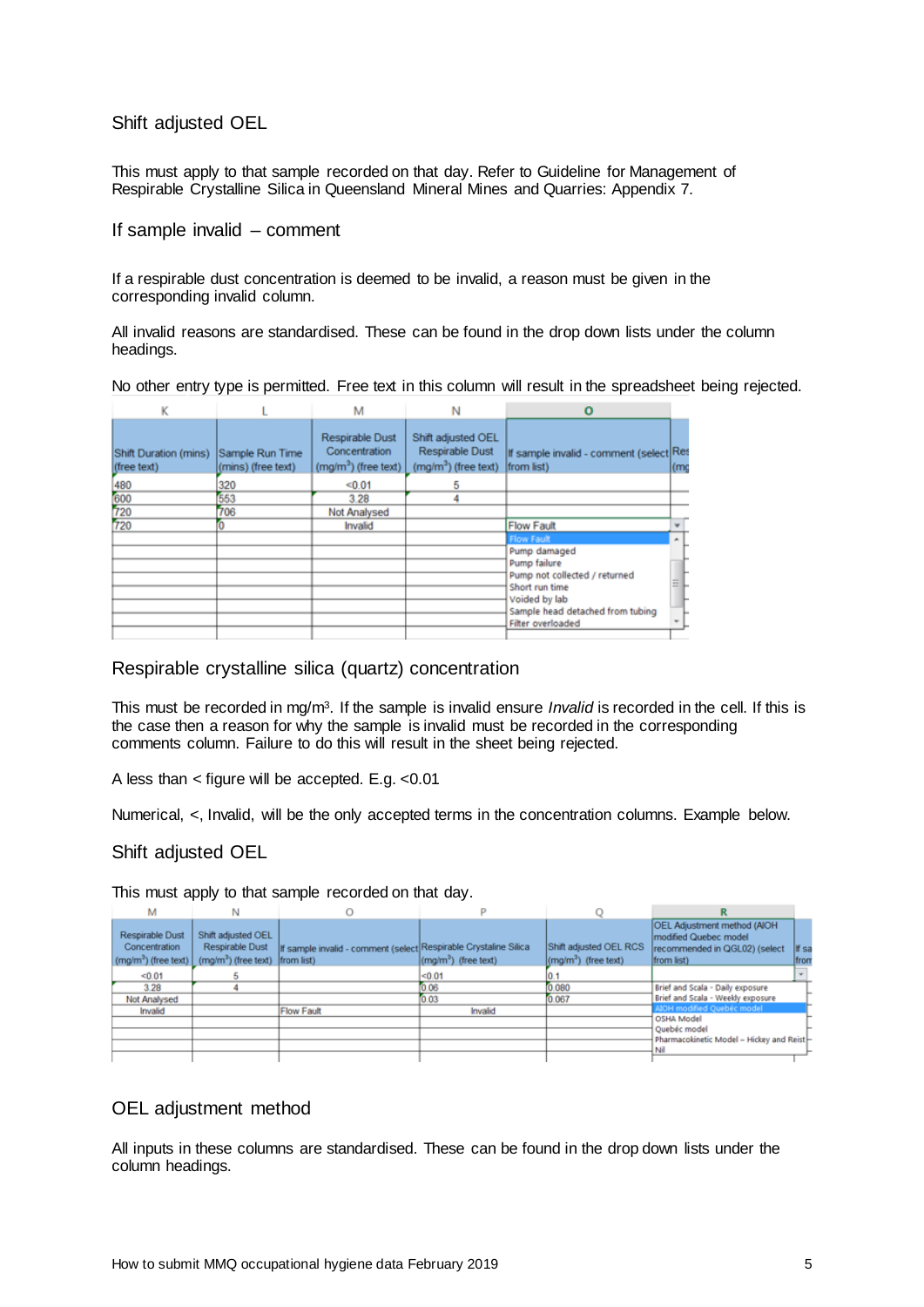No other entry type is permitted. Free text in this column will result in the spreadsheet being rejected. See example above.

#### If sample invalid – comment

If a RCS concentration is deemed to be invalid, a reason must be given in the corresponding invalid column.

All invalid reasons are standardised. These can be found in the drop down lists under the column headings.

No other entry type is permitted. Free text in this column will result in the spreadsheet being rejected.

|                                                   | <b>D</b>                                            |                                                            |                                                                                                      |                                                                                                                                                                      |             |
|---------------------------------------------------|-----------------------------------------------------|------------------------------------------------------------|------------------------------------------------------------------------------------------------------|----------------------------------------------------------------------------------------------------------------------------------------------------------------------|-------------|
| If sample invalid - comment<br>(select from list) | Respirable Crystaline Silica<br>(mg/m") (free text) | Shift adjusted OEL RCS<br>(mg/m <sup>3</sup> ) (free text) | OEL Adjustment method (AIOH)<br>modified Quebec model<br>recommended in QGL02) (select<br>from list) | If sample invalid - comment (select<br>from list)                                                                                                                    | Res<br>(sek |
|                                                   | 50.01                                               |                                                            |                                                                                                      |                                                                                                                                                                      |             |
|                                                   | 0.06                                                | 0.080                                                      |                                                                                                      |                                                                                                                                                                      |             |
|                                                   | 0.03                                                | 0.067                                                      |                                                                                                      |                                                                                                                                                                      |             |
| Flow Fault                                        | Invalid                                             | œ                                                          |                                                                                                      |                                                                                                                                                                      |             |
|                                                   |                                                     |                                                            |                                                                                                      | Damage to filter / sample head<br>Failed post flow<br>Flow Fault<br>Pump damaged<br>Pump failure<br>Pump not collected / returned<br>Short run time<br>Voided by lab |             |

## Respiratory protection worn and type of RPE

All inputs in these columns are standardised. These can be found in the drop down lists under the column headings.

No other entry type is permitted. Free text in this column will result in the spreadsheet being rejected.

| Respiratory protection worn?<br>(select from list) |                              | u                                |           |
|----------------------------------------------------|------------------------------|----------------------------------|-----------|
|                                                    |                              | Type of RPE (select from list)   | Sp<br>any |
| Worn all shift                                     |                              |                                  |           |
| Worn for part of shift                             |                              | P1 half face disposable mask     |           |
| Not worn                                           | P2 half face disposable mask |                                  |           |
| Not reported                                       |                              | P3 half face disposable mask     | Ξ         |
|                                                    | Not worn                     | Not reported                     |           |
|                                                    | PAPR                         |                                  |           |
|                                                    |                              | PAPR and half face               |           |
|                                                    |                              | P1 half face non-disposable mask |           |

#### Specify corrective actions if exceedance of any type

This column is free text entry. You are welcome to provide as much information as needed. This column is mandatory only if RCS result is an exceedance.

#### Sampler flow rate (average) L/min

This must be a numerical value and must be entered in litres per minute. Example 3.0

#### Sampler Type

Sampler types are standardised and can be found in the dropdown lists under the column heading – they include SKC, Casella, and Other – specify in Comments column V. Detail any sampling changes in Column V.

| Sampler flow rate<br>(average) L/min | Sampler Type                                      |  |
|--------------------------------------|---------------------------------------------------|--|
|                                      |                                                   |  |
|                                      | <b>SKC</b><br>Casella<br>Other - specify in Comme |  |

#### Submitting your spreadsheet

When you have populated your spreadsheet with site information please save it using the naming format/convention below so that it will be recognised by our system: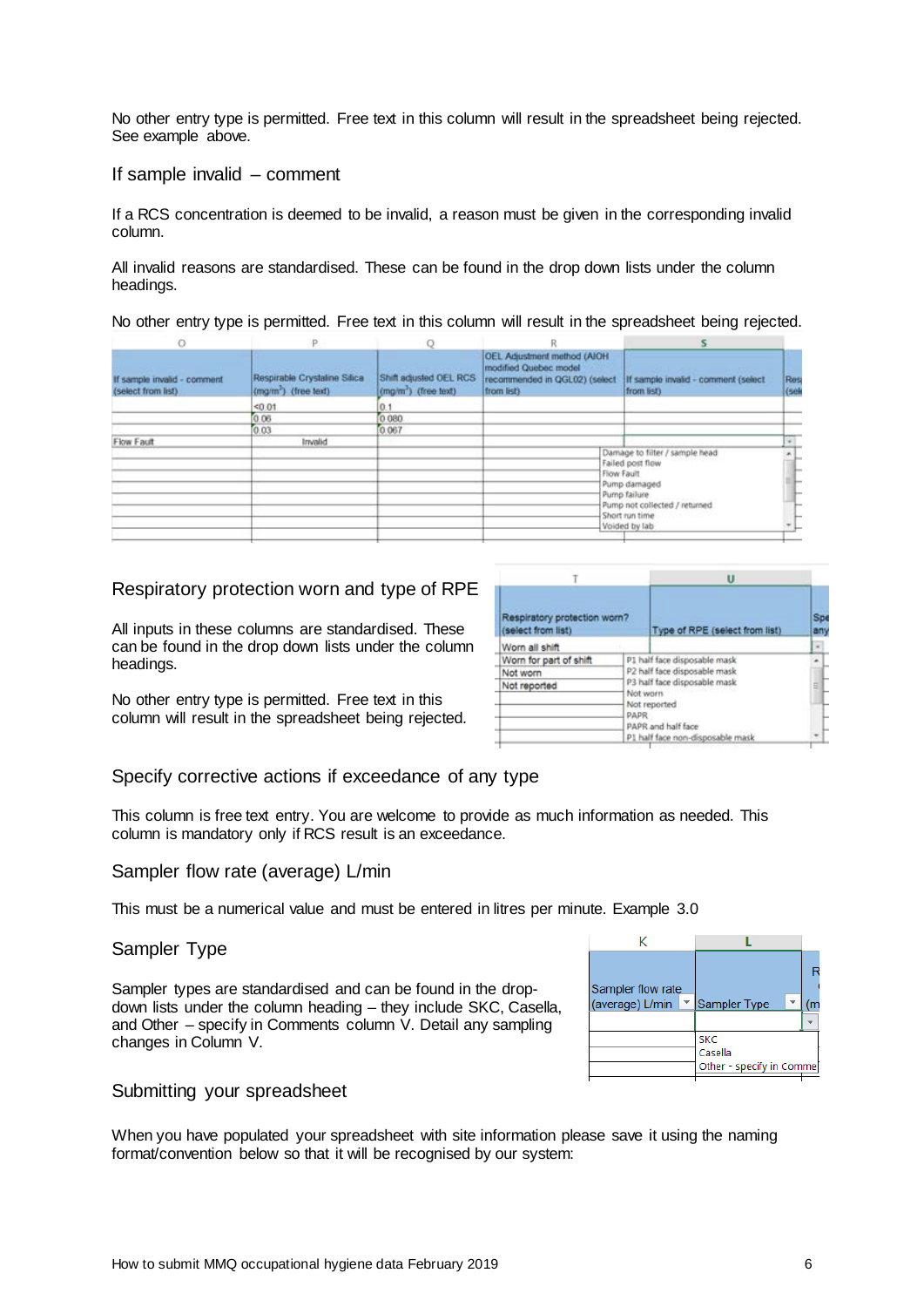| File name: 20181018_ABC Mining_ABC Mine                          |
|------------------------------------------------------------------|
| Save as type: Excel Workbook                                     |
|                                                                  |
| Untitled - Message (HTML)<br><b>FORMAT TEXT</b><br><b>REVIEW</b> |
|                                                                  |
| Zoom<br>Start<br>Inking                                          |
| Ink<br>Zoom                                                      |
|                                                                  |
|                                                                  |
|                                                                  |
| 201807020822 ABC Mining ABC Mine.xlsx (93 KB)                    |
|                                                                  |
|                                                                  |

If all mandatory fields are not completed, the spreadsheet will be rejected and returned to the Primary and Secondary Contacts provided. Correct the errors and make sure all mandatory fields are completed before resubmitting the entire spreadsheet. Examples below of emails for successful and unsuccessful submission of data.

If you have any questions about completing your spreadsheet please email [QLDMinesInspectorate@dnrme.qld.gov.au](mailto:QLDMinesInspectorate@dnrme.qld.gov.au)

Example of email generated upon successful submission of data

| $\sim$<br>Wed 20/06/2018 4:57 PM<br>MMQ Occ Hygiene<br>data 20 March 2018<br>MMQ occupational hygiene data ACCEPTED: -MMQ Occ Hygiene<br>.xlsx<br>MMQ Occ Hygiene; <b>Z</b> FORSTER Samantha<br>You forwarded this message on 21/06/2018 8:56 AM. |
|---------------------------------------------------------------------------------------------------------------------------------------------------------------------------------------------------------------------------------------------------|
| *** THIS IS A COMPUTER GENERATED MESSAGE - FOR YOUR ATTENTION ***<br>Hello<br>Your MMQ occupational hygiene data submitted with the file name MMQ Occ Hygiene<br>xlsx has been processed.<br>successfully.                                        |
| With kind regards,<br>Queensland Mines Inspectorate<br>Department of Natural Resources, Mines and Energy<br>Email: MMQOccHygiene@dnrme.gld.gov.au<br>Phone: 13 QGOV (13 74 68) and ask for Resources Safety and Health, DNRME.                    |